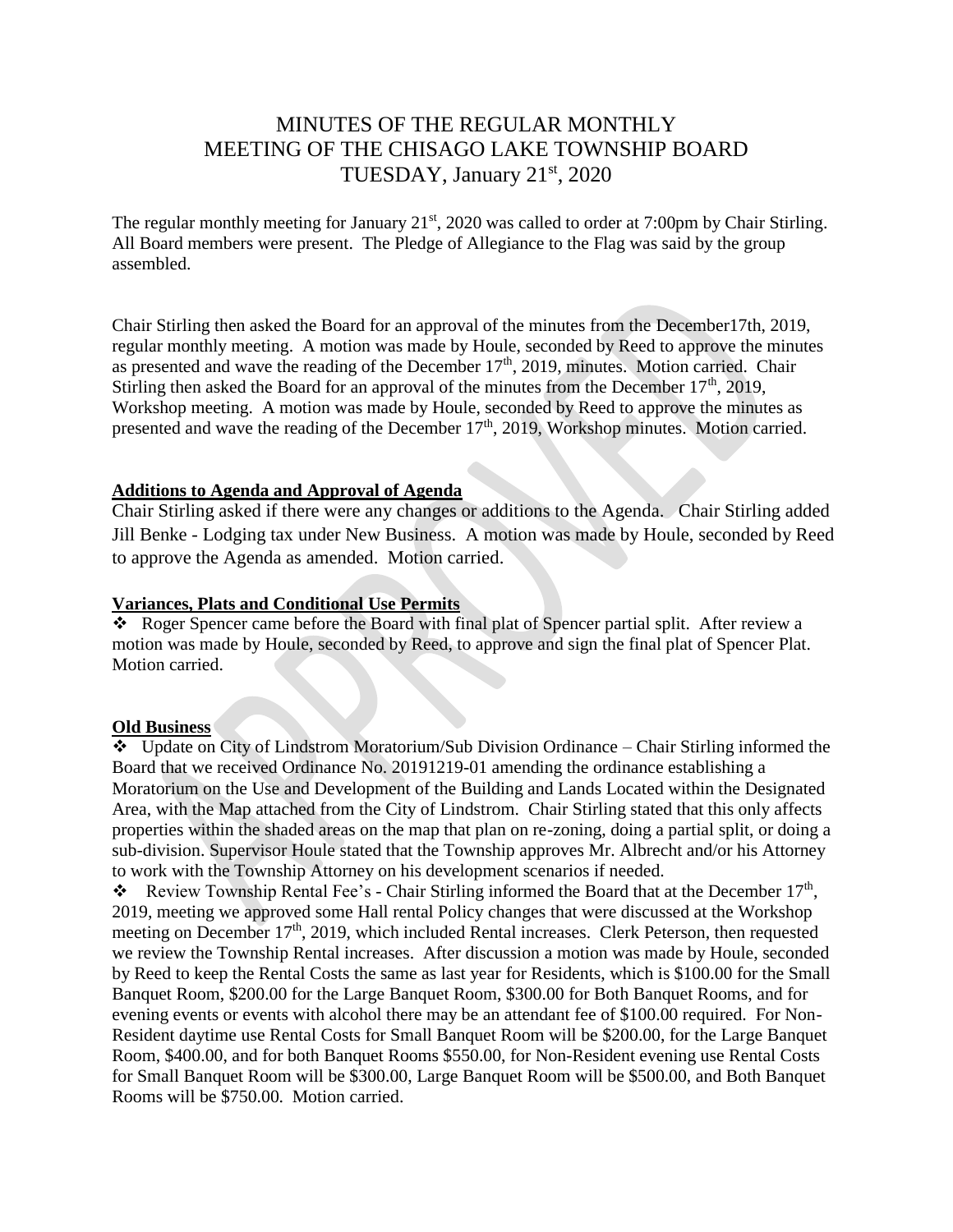Page 2 of January 2020 minutes

 $\bullet\bullet\quad$  Update on Office Computers – Clerk Peterson informed the Board that they received quotes for two computers through the (CPV) Cooperative Purchasing Venture and from Dell and the savings would be around \$1,600.00 purchasing them through (CPV). The cost would be approximately \$3,500.00 for the computers and software needed. After discussion a motion was made by Houle, seconded by Reed to approve the purchase of computers and software for \$3,500.00. Motion carried.

Clerk Peterson presented a revised Election Judge list for the PNP Election to the Board for approval, removing two names from the previous list that are unable to assist and adding one name to the previous list. This list is available for review upon request. After review a motion was made by Stirling, seconded by Reed for approval. Motion carried.

## **New Business**

 The Board received a Consent form from Frontier requesting to place cable along Nester Ave. to provide service to a local customer. After review a motion was made by Houle, seconded by Reed, to approve the request to place cable along Nester Ave. to provide service to a local customer. Motion carried.

Chair Stirling requested the Board to set a date and time for the Board of Audit and Budget meeting. After discussion a motion was made by Houle, seconded by Reed to set the Board of Audit and Budget meeting for February 18<sup>th</sup>, 2020, at 6:00 pm. Motion carried.

 $\cdot$  Jill Benke came before the Board to explain the facts about Lodging Tax and how it helps strengthen our local economy. Ms. Benke informed the Board that any Motel, B&B, etc,, within the Township would charge a 3% lodging tax for the overnight stay of 29 days or less. That money collected would then be paid to the Township. The Township would then pass a percentage of this amount to the Chisago Lakes Visitor Bureau Board. They will determine how the money is spent by reviewing the marketing plan proposal submitted by the Tourism and Marketing Committee. They have been using the money to promote activities by advertising and promoting tourism within the Chisago Lakes Area. For more information go to [http://www.chisagolakes.org](http://www.chisagolakes.org/) . After discussion a motion was made by Houle, seconded by Reed, to add this to the Annual Meeting Agenda for further discussion. Motion carried.

### **Road Report** – Matt Wikelius

Matt Wikelius informed the Board of the following:

 $\triangleright$  The maintenance department has been busy plowing, sanding, and salting.

# **Information for Officials**

Clerk Peterson informed the Board of the following:

- $\triangleright$  There were a total of 5 applications for Building permits issued in December; 1 Storage tents on North Lakes Trail;  $1 -$  to repair home after fire on Glader Blvd;  $2 -$  for other Home improvements; 1 – Sewer Permits
- $\triangleright$  CCATO meeting January 29<sup>th</sup>, 2020, at the Senior Center in NB at 7:00 pm
- $\triangleright$  Reminder of the Chisago Lakes Mutual Insurance Annual Meeting on Feb. 8<sup>th</sup>, 2020 @ 2:00pm
- $\triangleright$  Upcoming Hall Use
- Candidates for Township Election; Supervisor Position; Sherry Stirling; Clerk Position; Jeanette Peterson.